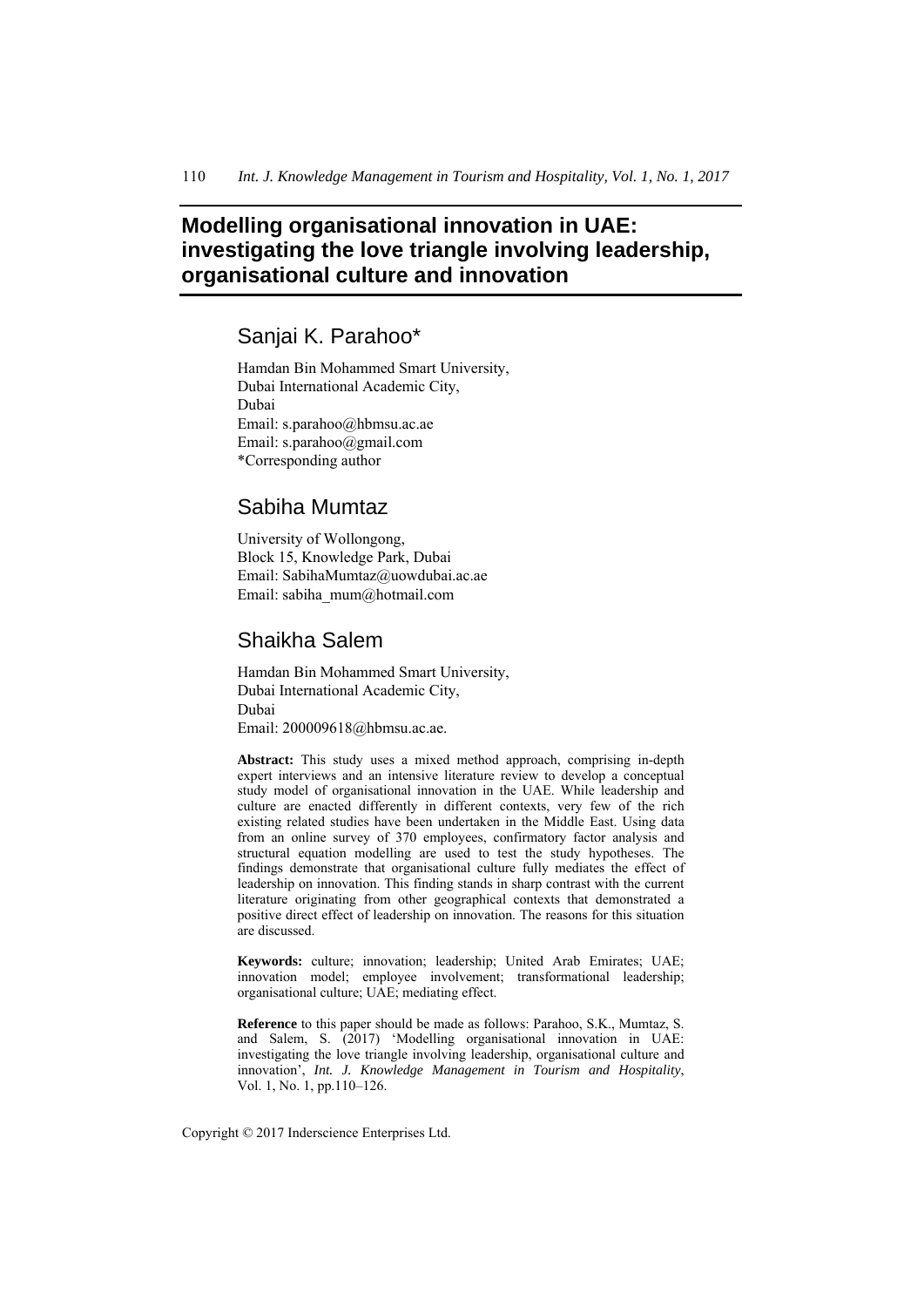**Biographical notes:** Sanjai K. Parahoo is the Departmental Chair for Management and Marketing at the Business School at Hamdan Bin Mohammed Smart University, Dubai. He has extensive innovation management and contract research experience in various African countries.

Sabiha Mumtaz has three years industry experience in the banking sector in India and has worked for six years as registrar at a university in Dubai, before joining University of Wollongong in Dubai as faculty member in organisational behavior (OB) and HRM. Her research interests are in the area of OB and HRM in educational and industry settings.

Shaikha Salem is employed in the public sector in Dubai, UAE. She holds a Master's of Science in Innovation and Change Management from Hamdan Bin Mohammed Smart University and a Bachelor of Applied Science in Information Management from the Higher Colleges of Technology (Dubai Women's College).

This paper is a revised and expanded version of a paper entitled 'Organizational innovation in UAE: investigating leadership and organizational culture as determinants', presented at Innovation Arabia 10 Conference, Dubai, 6 March 2017.

#### **1 Introduction**

The view that innovations by individual employees help to attain organisational success is widely supported (Anderson et al., 2014; Hogan and Coote, 2014; Unsworth and Parker, 2003). Researchers have emphasised on the role of leaders for continuous organisational innovation arguing that they exert a powerful and positive influence on employees' work behaviours (Noruzy et al., 2013; Yukl, 2012), enabling employees to be both willing and able to innovate (De Jong and Den Hartog, 2007). This calls for organisations to be more flexible, adaptive, entrepreneurial, and innovative to effectively meet the changing demands of today's market environment (Naranjo Valencia et al., 2010).

In fact, much of behavioural literature postulates that organisational culture and transformational leadership significantly influence the level of innovation in the organisations leading to improved performance (Bharadwaj and Menon, 2000; Jung et al., 2003; Samad, 2012). Transformational leadership in particular has been emphasised upon as a positive link towards innovation (García-Morales et al., 2012; Jung et al., 2008; Gumusluoglu and Ilsev, 2009; Noruzy et al., 2013), while organisational culture was studied as one of the major factors supporting innovation in organisations (Büschgens et al., 2013; Škerlavaj et al., 2010).

Although substantial research has focused on the interrelationships between leadership, innovation and organisational culture, most of the studies have been conducted in western countries, primarily in the USA, Canada, and Western Europe (Yukl, 2012), while the Middle East and specifically the United Arab Emirates (UAE) has rarely featured as empirical context in the related studies. To the best of our knowledge, there is no related in-depth study conducted in the Middle East (ME) region.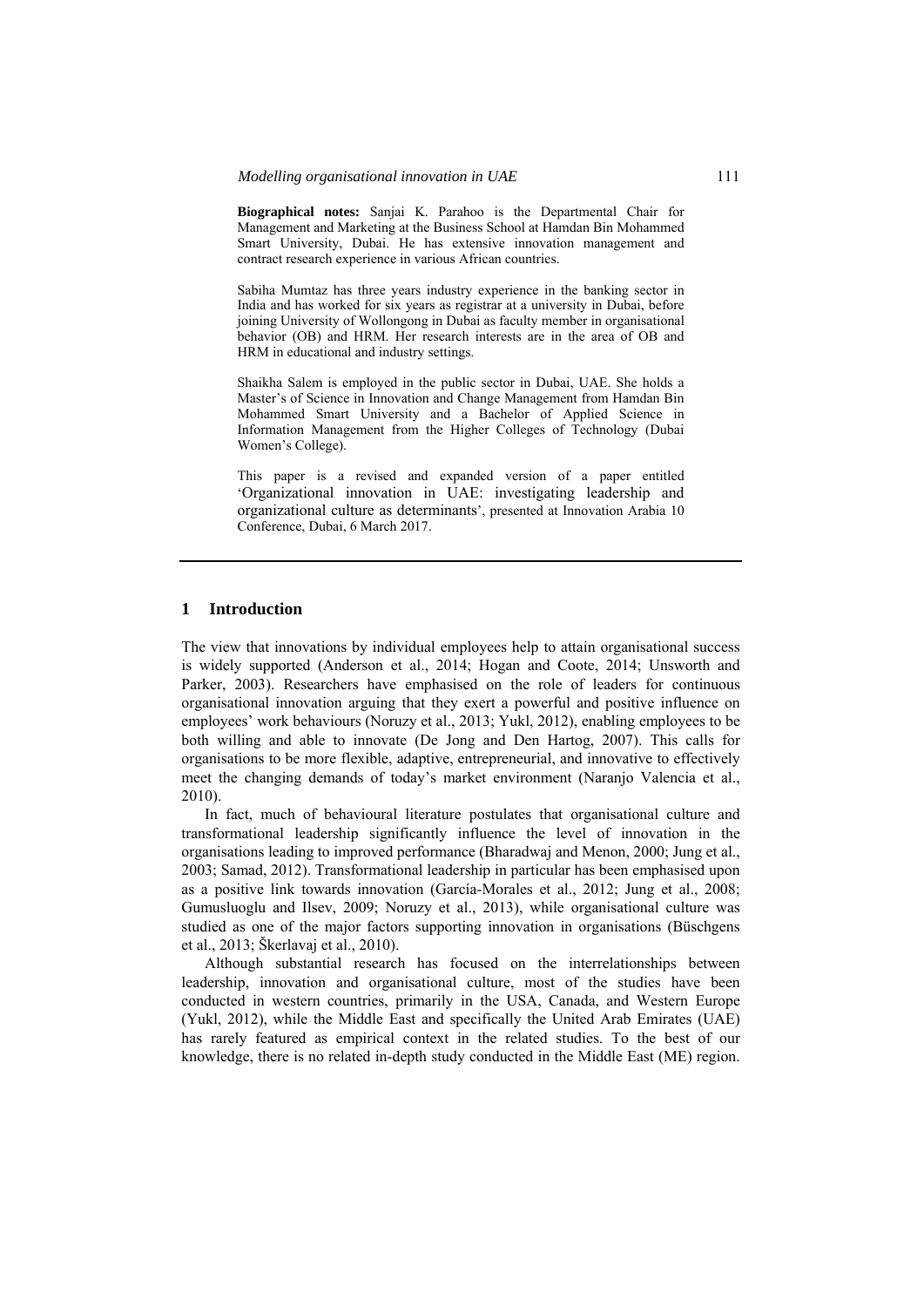This raises the issue as to whether the leadership-innovation relationship is influenced by the cultural context.

Some authors have argued that transactional-transformational leadership was a universal concept e.g., (Bass, 1997), while Den Hartog et al. (1999) hypothesised that "attributes associated with charismatic/transformational leadership would be universally endorsed as contributing to outstanding leadership". In their study of 62 cultures including the ME represented by Kuwait and Qatar, Den Hartog et al. (1999) determined that specific aspects of charismatic/transformational leadership were strongly and universally endorsed across cultures, these characteristics being: "integrity, excellence oriented, decisive, intelligent and win-win problem solver".

However, the universality of the effect of culture on leadership has been debated by many researchers. Blunt and Jones (1997) argue about prescriptiveness and, in many cases, dysfunctionality of western views when applied uncritically in developing countries. Similarly, Ergeneli et al. (2007) analysed the link between transformational leadership aspects and Hofstede's values and found that some aspects of leadership were culture-specific. In the same context, House et al. (2004) talk about the North American character of almost all current theories of leadership and their empirical evidence, while the North American culture is individualistic rather than collectivistic.

In contrast, an analysis of national cultural dimensions by Hofstede showed that the UAE rated quite differently from USA in 2016, with UAE vs. USA indices being respectively: power distance 90 vs. 40, individualism-collectivism 25 vs. 91, masculinity-femininity 50 vs. 62, uncertainty avoidance 80 vs. 46 (https://geerthofstede.com/arab-emirates.html). Since these cultural traits could logically be expected to affect the way leaders and employees interact and work together to achieve organisational innovation goals, it is reasonable to question whether much of the Leadership and Innovation literature developed in western contexts would indeed be relevant to the ME. In this regard, the Middle East (ME) region, symbolised for example by the UAE, has emerged as a major economic development hub over the past two decades.

UAE would thus represent an ideal empirical context to investigate the leadership-innovation relationship and determine the role, if any, of organisational culture in the equation. This research context is further supported by UAE Vision 2021, which actively establishes the current strategic focus of the UAE "to transform its economy into a model where growth is driven by knowledge and innovation" (https://www.vision2021.ae/en/our-vision).

The study objective is therefore to develop and empirically validate an organisational innovation model in the context of the UAE depicting three variables of interest: transformational leadership, organisational culture and innovation, while further investigating whether culture has a mediating effect on the leadership-innovation relationship.

## **2 Theoretical background**

#### *2.1 Organisational innovation*

While researchers define organisational innovation in various ways, we adopt a broad definition proposed by Lumpkin and Dess (1996), i.e., "innovativeness reflects a firm's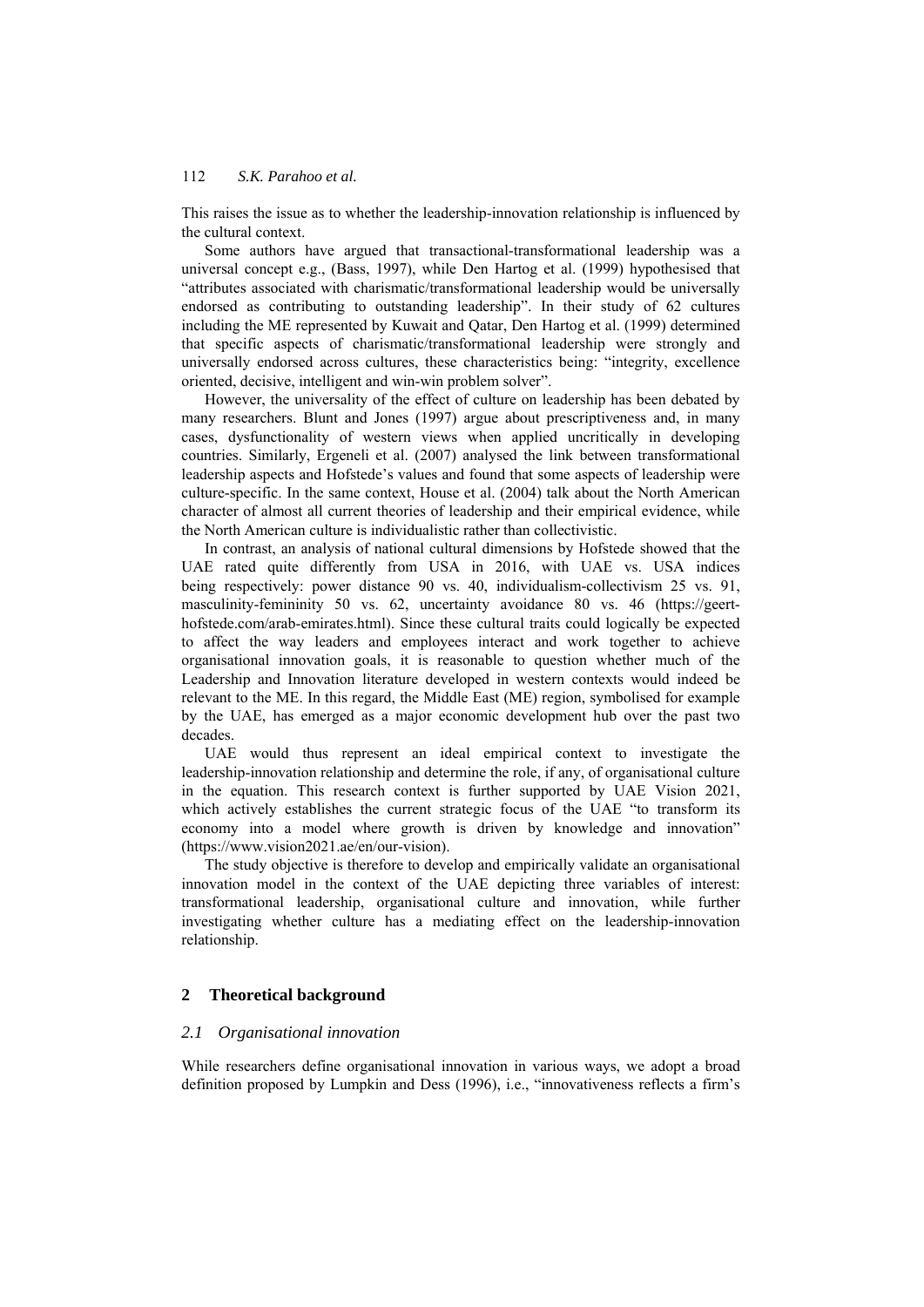tendency to engage in and support new ideas, novelty, experimentation, and creative processes that may result in new products, services, or technological processes". This definition is in line with current conceptualisation of the construct linking innovation with the introduction of valuable and useful new products/services by an organisation e.g., (Denti and Hemlin, 2012; Gumusluoglu and Ilsev, 2009; Sarros et al., 2008). Bharadwaj and Menon (2000) propose that innovation is driven by both the individual efforts as well as organisational interventions, so that the presence of a knowledge sharing culture in an organisation leads to improved operational performance (Wang and Wang, 2012). Innovation at an organisational level has therefore become imperative for the organisations to gain and sustain competitive advantage and for its long term survival (Urbancová, 2013; Anderson et al., 2014).

A bulk of research in western contexts supports positive linkage between leadership and organisational innovation e.g., (Aarons and Sommerfeld, 2012) using data from the USA and Canada; Paulsen et al. (2013) using Australian sample. In Europe, Matzler et al. (2008) using a sample of 300 innovative SMEs from Austria; Elenkov and Manev (2005) using data from 12 European countries established that leadership factors had strong effects on the innovation influence of top-management.

Similar results have been reported in Asia. In Iraq, Al-Husseini and Elbeltagi (2016) identified a pivotal role of transformational leadership in enhancing product and process innovation which is supported by Gumusluoglu and Ilsev (2009) findings in Turkey determining a significant positive relationship between transformational leadership and creativity; in Taiwan, Jung et al. (2003) found that leadership had a direct effect on innovation while Noruzy et al. (2013) using a sample of Iranian companies found that transformational leadership positively and indirectly influenced organisational innovation through organisational learning and knowledge management.

Conversely, in a few limited instances, empirical findings were in stark contrast, with organisational culture determined to fully mediate the effect of leadership on innovation. In Australia, Sarros et al. (2008) found that a competitive, performance-oriented organisational culture was strongly related to climate for organisational innovation and fully mediated the relationship between two of their transformational leadership factors (articulates vision and provides individual support) and climate for organisational innovation. In Taiwan, Weng et al. (2015) found that patient safety climate and innovation climate exerted full mediating effect on the relationship between transformational leadership and innovation behaviour.

To conclude this section, it is pertinent to outline the ecosystem supporting innovation in the UAE. An exploration of various policies shows that UAE has adopted a well-laid out and multi-faceted strategy charting its path towards higher national innovativeness. These strategies/initiatives may be described at three levels of analysis. At the national level, the UAE launched a National Innovation Strategy on October 2014 with the objective of guiding the UAE among the most innovative nations in the world within seven years (goo.gl/HZKjwH). This strategy is supplemented by complementary initiatives such as:

- innovation events such as Innovation week and awards
- Mohammed Bin Rashid Centre for Government Innovation which aims to enrich the culture of innovation within the public sector (goo.gl/gb5OXS)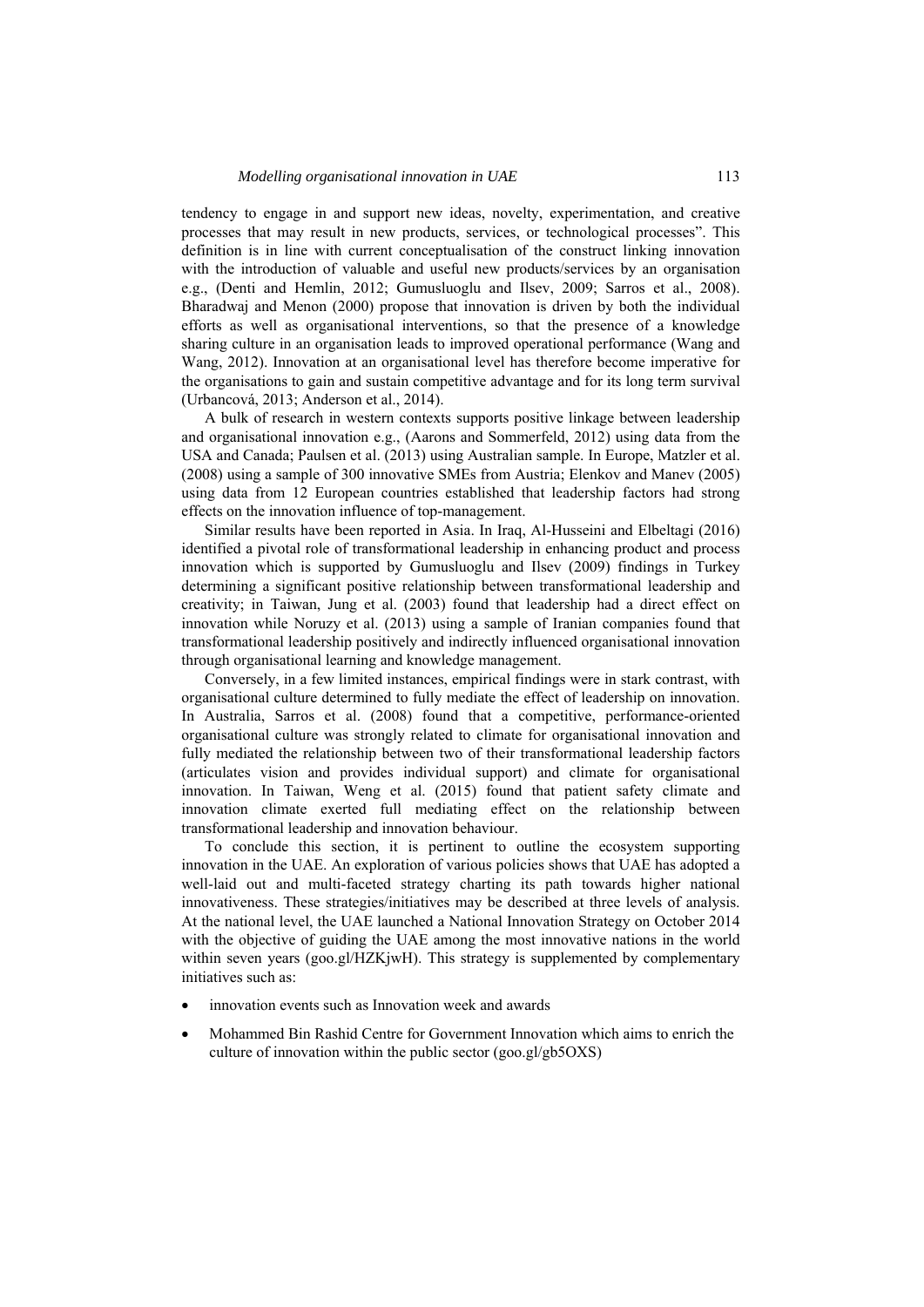- Dubai SME, which incorporates a wide range of support initiatives for entrepreneurs as well as incubation facilities (goo.gl/g238la)
- training in innovation: short courses for employees; and an undergraduate course introduced in all public universities from August 2016.

At the corporate level, many UAE organisations have developed policies to promote organisational innovation, and leading examples could include the Innovation lab at Road and Traffic Authority (see https://goo.gl/EHudNT), and employees' ideas portal at Dubai Electricity and Water Authority (see https://goo.gl/Yo9t3X). At the micro level, individual inventors may use the support services and incubation facilities of various support intuitions such as Dubai SME, and seek mentoring and funding support from the Khalifa Fund for Enterprise Development (goo.gl/gXbFPB) or Mohammed Bin Rashid Innovation Fund (https://goo.gl/c2twsg).

## *2.2 Transformational leadership*

Burns (1978) introduced the concept of transformational leadership defining it as a process where "leaders and their followers raise one another to higher levels of morality and motivation". Avolio et al. (1991) explored the concept further and discussed four distinct characteristics, the fours I's, associated with transformational leadership: idealised influence; inspirational motivation; intellectual stimulation; and individualised consideration. Later the dimension of idealised influence was split into two dimensions (Elenkov and Manev, 2005): idealised influence (attributed) and idealised influence (behaviour). More recently, Mokhber et al. (2015) have expanded upon the understanding of the relationship between transformational leadership and organisational innovation. Their results revealed that among five components of transformational leadership (i.e., idealised influence, attributive charisma, inspirational motivation, intellectual stimulation, and individualised consideration), three (attributive charisma, inspirational motivation, and intellectual stimulation) were positively related to organisational innovation; while Al-Husseini et al. (2013) also reported positive influence of individualised consideration and inspirational motivation in increasing the product and process innovation in organisations.

#### *2.3 Organisational culture*

Organisational culture is an important concept to researchers and managers alike, as it is strongly linked to innovation and has been defined as "the deeply seated (often unconscious) values and beliefs shared by personnel in an organization" (Martins and Terblanche, 2003). It may hence be foreseen to have an effect on the behaviour of the employees, making it an important variable to be considered in a model of organisational innovation (Naranjo Valencia et al., 2010).

This research analyses the manifestation of cultural norms through observable behaviour and the nature of its relationship with leadership because as Schein (2006) says "only thing of real importance that leaders do is create and manage culture". More recently, Hogan and Coote (2014) reason that Schein's model offers a tractable explanation of cultural processes that support organisational innovation.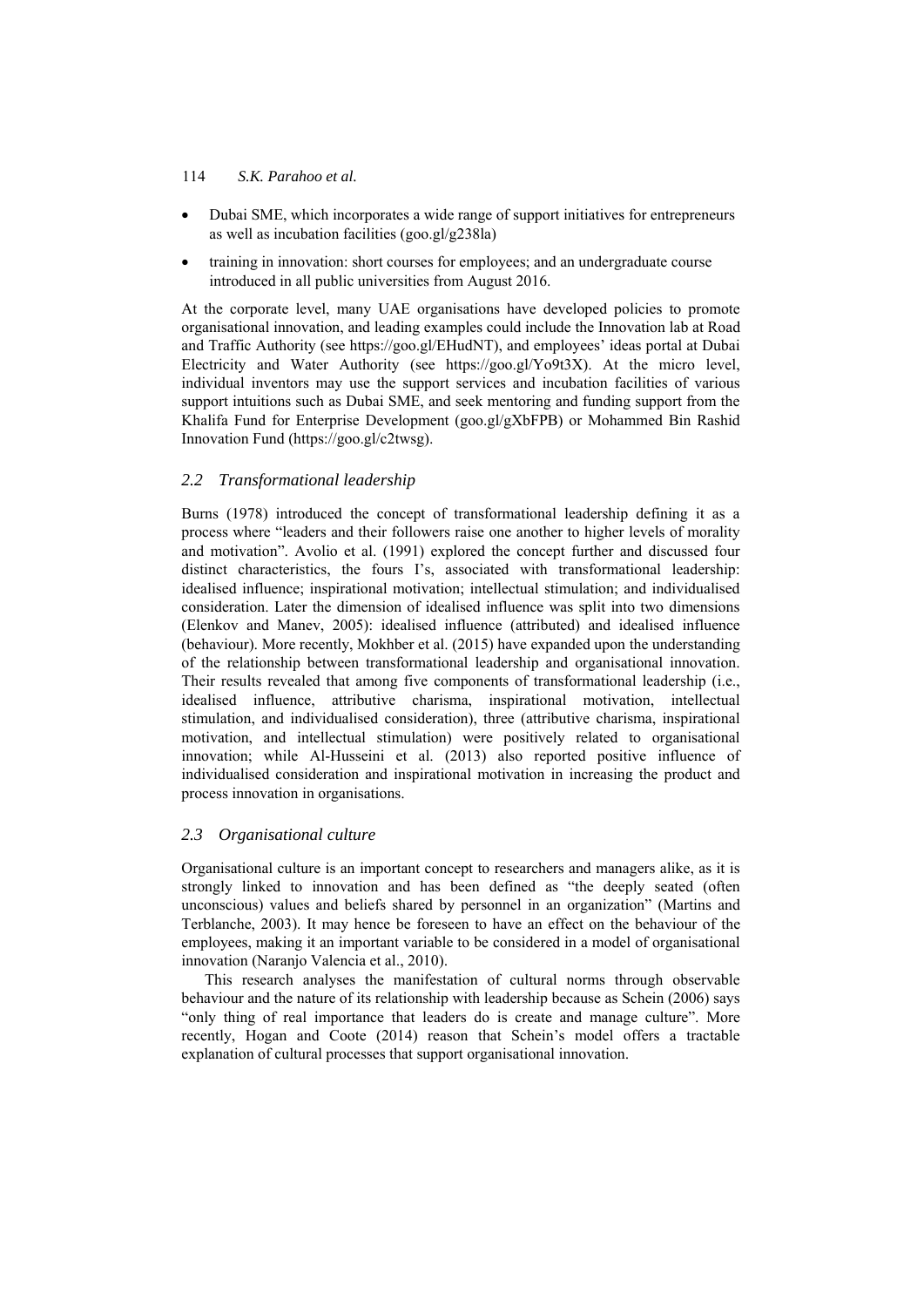#### **3 Proposal of conceptual model and study hypotheses**

In the following sub-sections, evidence from the extant literature is used to design a conceptual model for the present study.

#### *3.1 Transformational leadership and innovation*

A positive relationship between transformational leadership and innovation has been established in the extant literature (Jung et al., 2003; Khalili, 2016; Noruzy et al., 2013; Wilson-Evered et al., 2001). Such a finding is supported by the fact that transformational leaders encourage creativity by stimulating followers to view issues in new perspectives (De Jong and Den Hartog, 2007). In the business world, the turnaround of Apple under Steve Jobs is an illustration of transformational leadership driving innovation (Bryant, 2003), while Jack Welch (General Electric) and Lou Gerstner (IBM) are similarly cited as leaders who transformed their organisation through innovations (Gardner and Avolio, 1998).

This leads to the first hypothesis:

H1 Transformational leadership is positively related to innovation.

## *3.2 Transformational leadership and culture*

Transformational leadership drives organisational culture, primarily through the processes of articulating a vision, the setting of high performance expectations, and providing personalised support to workers (Sarros et al., 2008). Scott and Bruce (1994) argue that transformational leaders enhance the motivational level and state of mind of their followers towards being more innovative by establishing a supportive organisational culture. Similarly, Yukl (2012) posits that leaders can create and sustain an innovation culture that encourages followers to take risks and that rewards innovative efforts, while Wilson-Evered et al. (2001) found that transformational leadership positively influences innovation by promoting higher levels of employee morale. Jung et al. (2008) provided further empirical support demonstrating that transformational leadership was positively associated with innovation culture. Thus:

H2 Transformational leadership is positively related to organisational culture.

#### *3.3 Culture and innovation*

The importance of relationship of organisational culture in influencing innovation is illustrated by extensive related research over the past decades (Büschgens et al., 2013). In their meta-analysis, Hartnell et al. (2011) found that organisational culture was significantly related to organisational innovation. Similarly, various other researchers found wide support for organisation culture as a key driver of innovation (e.g., Škerlavaj et al., 2010; Uzkurt et al., 2013; Zhu and Engels, 2014). This led Howell and Avolio (1993) to propose that an organisational culture promoting innovation in conjunction with a leader who stimulates innovation ensures better chances for improving organisational performance. This leads to the third hypothesis:

H3 Organisational culture is positively related to innovation in organisations.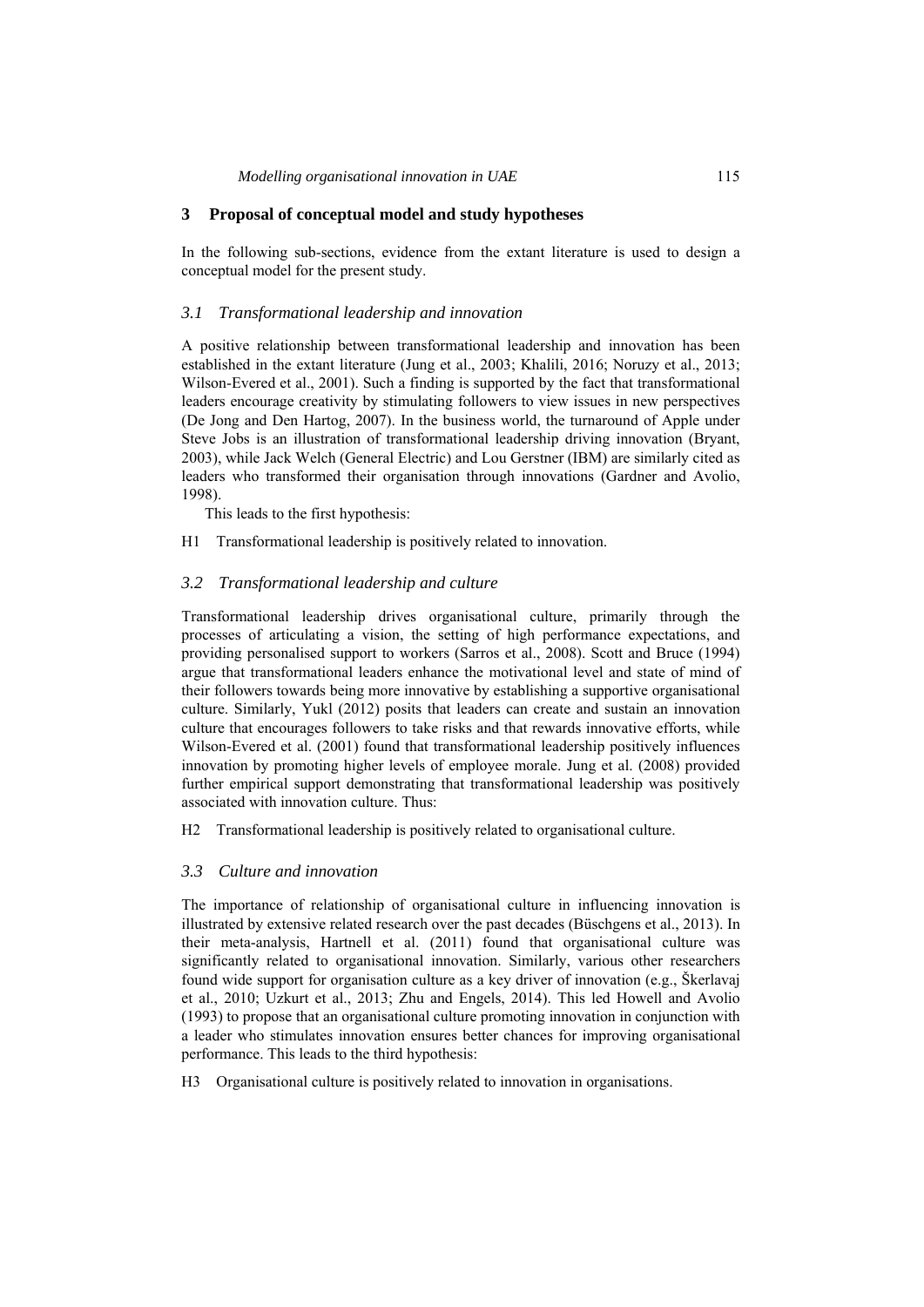Based on the preceding discussion, the study conceptual model may schematically be proposed as below.

## **4 Methodology**

#### *4.1 Questionnaire items*

The study used a mixed method approach involving a combination of both qualitative and quantitative phases. This enabled both breadth and depth in understanding the constructs under study, while offsetting the weaknesses associated with each approach, when used in isolation. The initial qualitative phase comprised of six in-depth interviews with experts from industry to develop an in-depth understanding of the issues affecting innovation in the cultural context of UAE. This phase was complemented with an intensive review of the extant literature to develop measures for the study constructs. Whenever possible, the use of existing measures validated in preceding empirical studies was privileged and adapted to fit the present study context. For example, the organisational innovation scale items were sourced primarily from Scott and Bruce (1994); the transformational leadership items from Podsakoff et al. (1990); while the organisational culture scale were from (Dobni, 2008).

The survey was to be administered online to busy professionals in their work settings. In this regard, to improve response rate, it was required to opt for a shorter questionnaire rather than exhaustive measures reflecting the various dimensions of the study constructs. The study instrument thus consisted of 11 items representing the three key constructs and an additional seven demographic questions. In order to delineate the domain of the study constructs adequately, each one was measured by three to four items, thereby satisfying the criterion for measurement models (Hair et al., 2010). Each item was scaled on five-point scale ranging from strongly disagree  $(= 1)$  to strongly agree  $(= 5)$  with no labels for intermediate scale points.

First draft of the questionnaire was piloted with a sample of 12 employees from the public and private sectors in Dubai. This stage led to the minor refinement of some questionnaire items to fit the cultural context. Since some respondents were more familiar with Arabic than English, the questionnaire was next translated to Arabic using back translation (e.g., Brislin, 1970), and a similar piloting process was undertaken with Arabic speakers. The outcome was the bilingual (English and Arabic) study questionnaire, which was ready for administration to the study sample.

## *4.2 Sampling and collection of data*

Labour statistics reveal that Emiratis take up employment primarily in the public sector as compared to the private sector [Sinclair, (2014), 7 January]. In line with the study objectives, a purposive sampling frame was designed. Key informants working in administrative positions, in organisations primarily associated with the areas of culture and tourism were identified in 75 public sector and 30 private sector organisations/departments/units. Each contact was requested to electronically distribute the study cover letter (bilingual in English and Arabic) including a link to the online survey among about ten respondents within their organisations. Given the high internet penetration in UAE with 93.2% of the population connected to the internet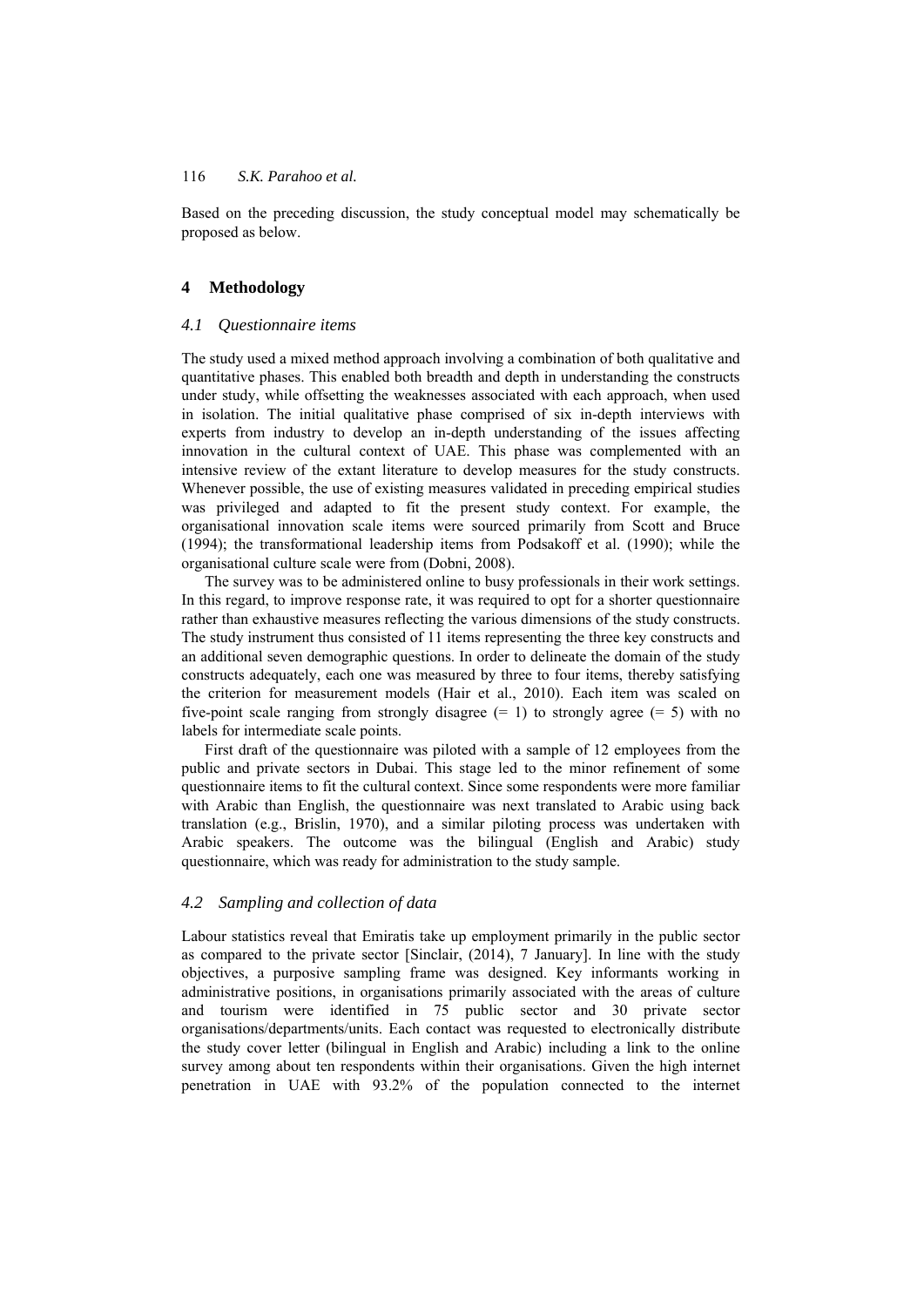(http://www.internetworldstats.com/me/ae.htm), an online questionnaire administration was deemed to be both convenient and appropriate. The letter sought the participation of the respondents in the academic study, ensured them of confidentiality and anonymity, clarified that the purpose of the study was to analyse innovation at national level. This statement was expected to reassure respondents that they were not being specifically assessed on innovation in their own organisations, making them more likely to be honest in their self-reporting of organisational innovation. The questionnaire administration process was effective, resulting in a total of 370 usable responses out of 990 respondents approached, representing an estimated 37.4% response rate, which may be considered a good response rate for an online survey.

## *4.3 Finalisation of measurement models and testing of study hypotheses*

The data pertaining to 370 respondents was subjected to a *confirmatory factor analysis*  (CFA) using LISREL 8 to test the validity of the measurement models reflecting the conceptual model (Figure 1). Composite reliability (CR) was assessed to determine the internal consistency of the various study scales (Hair et al., 2015). Face, convergent and discriminant validity were also assessed. At the end of the scale construction stage, the study hypotheses were tested by structural equation modelling (SEM) using LISREL.

#### **Figure 1** Proposed conceptual model (model 1)



#### **5 Data analysis**

#### *5.1 Demographics*

The demographic profile of the respondents represented 147 (39.7%) males and 223 (60.3%) female employees, the majority of whom (70%) were Emiratis, other Arabs (20%, Arabs from regional countries) and the rest represented various other nationalities (10%), the majority of whom were from Asia (Indian, Pakistanis, and Bangladeshis). The respondents worked primarily in the public sector (71.6%), as compared to the private sector (28.4%), which is characteristic of the target population.

About 12% of respondents were new employees who recently joined their organisations (< one year), while 30.8% and 35.7% held two to five years and six to ten years' work experience respectively, and 21.6% had over ten years' experience at their organisations. Such a profile would ensure that the respondents had adequate work experience and would hence be able to record their perceptions of the study constructs in a reliable way.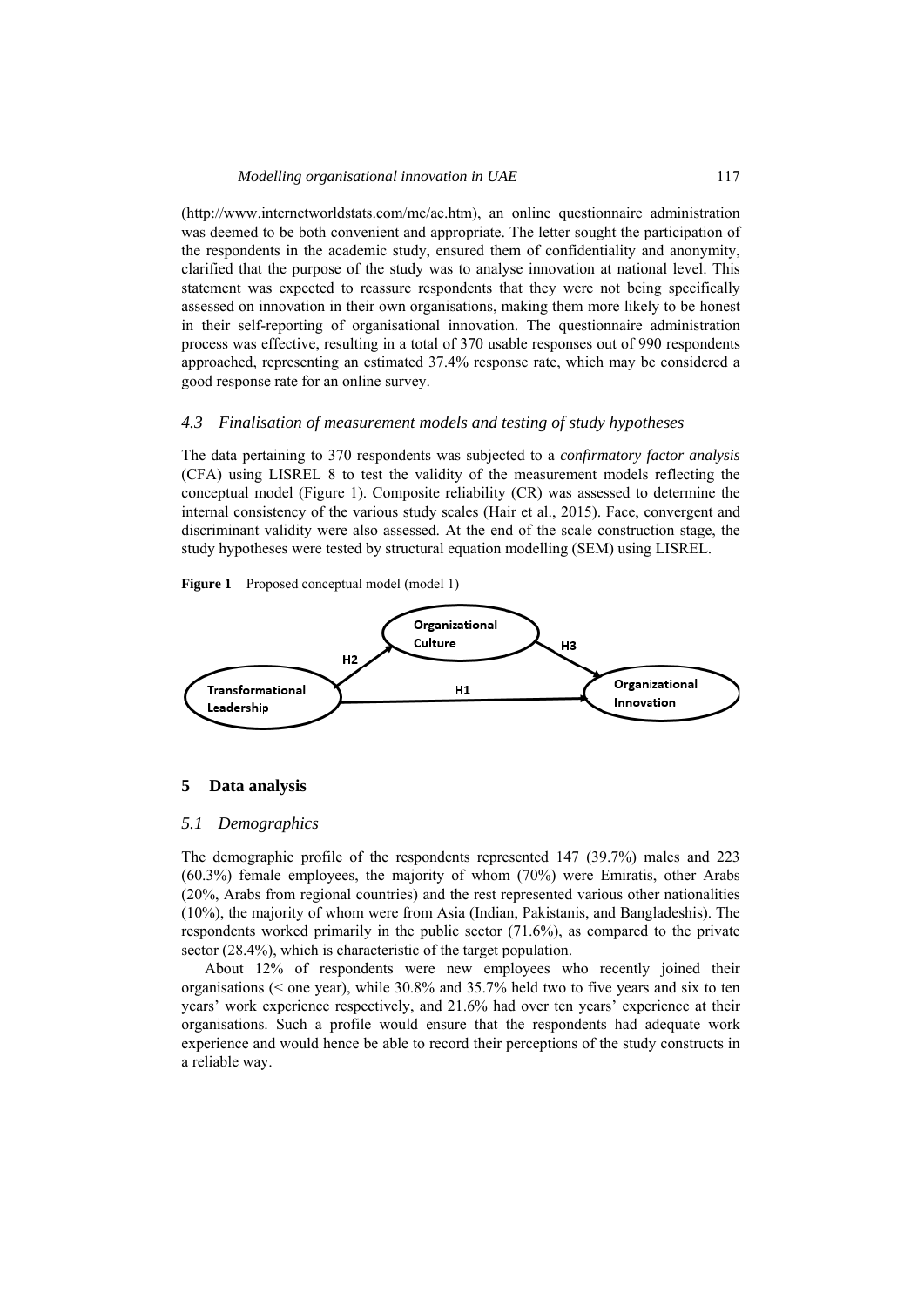Finally, 7.3% of respondents were from top management category, while middle and supervisory managers constituted 30.5% and 43.8% of employee responses, and 18.4% were in the other category (professionals, consultants, service employees, etc.).

#### *5.2 Scale construction: uni-dimensionality, reliability, and validity tests*

One important characteristic of a good scale is its uni-dimensionality that is the different items comprising the study scale should represent a single construct. To establish uni-dimensionality in the scales, the items of each of the 3 study scales were subjected to a test for uni-dimensionality using CFA (Hair et al., 2015). The results showed that the fit indices for the overall model that allowed for covariance between the study constructs was good (chi-square/degrees of freedom ratio =  $119.26/41 = 2.91$ ; SRMR = 0.027;  $CFI = 0.99$ ), while the different paths from each latent variable to its measures were all significant at p<0.01. These indices and statistics confirmed that each measurement model was indeed uni-dimensional.

Table 1 Summary statistics for scale items

| Item description |                             | # items | CR.  |      |      |      |
|------------------|-----------------------------|---------|------|------|------|------|
|                  | Organisational innovation   |         | 0.91 | 0.76 |      |      |
|                  | Transformational leadership |         | 0.93 | 0.69 | 0.77 |      |
|                  | Organisational culture      |         | 0.84 | 0.66 | 0.48 | 0.67 |

Note: AVE values on diagonal, squared correlations below diagonal.

As illustrated in Table 1, the CR for each of the three scales was excellent being well above the threshold of 0.70 recommended by Hair et al. (2015). Face validity was established by selecting validated measures from literature. Convergent validity was established through the high value of CR, and by examining the path loadings, which were all high, in the range 0.80–0.91 (Hair et al., 2015). Further, the average variance extracted (AVE) exceeded 0.5 for all constructs (see Table 1). Discriminant validities between a pair of latent variables were confirmed by comparing the AVE values of the two variables to the square of the correlation estimates between the same two variables. Since the AVE values exceeded the squared correlation estimates, discriminant validity was established.

Having established uni-dimensionality, reliability and validity of the constructs, it was fitting to proceed with the formal testing of the conceptual model and study hypotheses.

## *5.3 Modelling*

The conceptual model (model 1 henceforth) was tested using SEM. It was observed that all paths pertaining to the 11 measurement items were significant at  $p \le 0.01$  (see Table 2) below). The model fit was satisfactory, and although the normed chi-square was marginally beyond the threshold of 3.0 (at 3.07, see Table 2), other indices were within the recommended limit (Hair et al., 2015).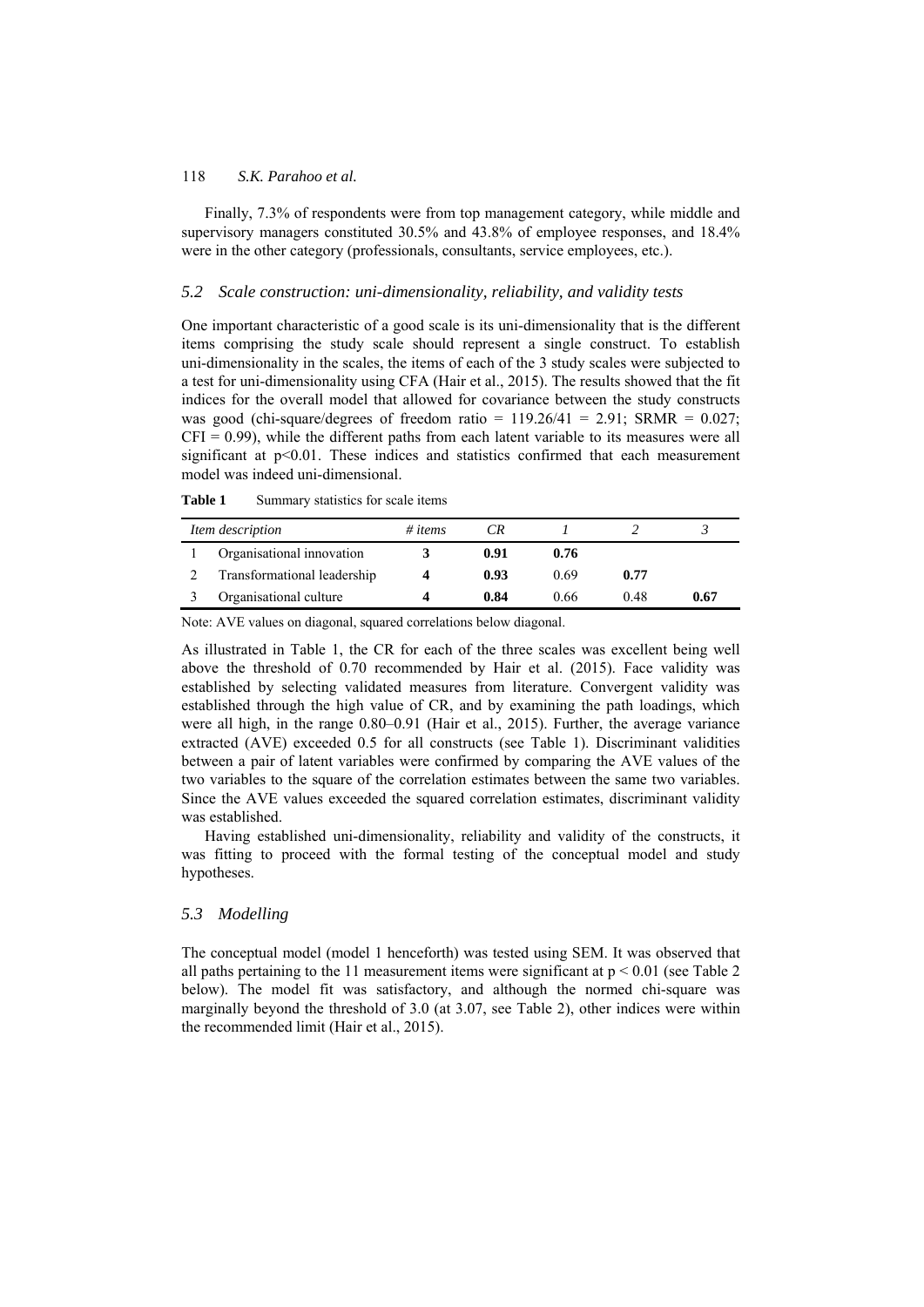|                               | Model 1           | Model 2           | Model 3         |
|-------------------------------|-------------------|-------------------|-----------------|
| Model fit                     |                   |                   |                 |
| Chi-squared                   | 125.7             | 119.5             | 30.64           |
| Degrees of freedom            | 41                | 42                | 13              |
| Normed chi-squared            | 3.07              | 2.85              | 2.36            |
| <b>RMSEA</b>                  | 0.07              | 0.07              | 0.059           |
| <b>SRMR</b>                   | 0.027             | 0.027             | 0.019           |
| <b>CFI</b>                    | 0.99              | 0.99              | 0.99            |
| Standardised structural paths |                   |                   |                 |
| Leadership-culture            | $0.82$ (t = 15.3) | $0.82$ (t = 15.0) | Released        |
| Leadership-innovation         | $0.02$ (t = 0.29) | Released          | $0.69$ (t = 13) |
| Culture-innovation            | $0.80$ (t = 9.5). | $0.84$ (t = 15.2) | Released        |

**Table 2** Statistics relating to structural paths and model fit

#### **Figure 2** Standardised path loadings in structural and measurement models for model 2 (see online version for colours)





An inspection of the structural model showed that the path linking leadership-innovation had a low standardised coefficient of 0.02 and it was not significant ( $t = 0.29$ ), implying that this path was not supported by the analysis. Therefore, this non-significant path was deleted, and a revised model (henceforth model 2) with leadership deemed to influence culture which in turn influenced innovation was again tested by SEM (leadership  $\rightarrow$ culture  $\rightarrow$  innovation, see Figure 2). As expected, the fit of the model 2 improved and all indices were within the recommended threshold (Hair et al., 2015). Interestingly, despite the model parsimony, the squared multiple correlations for reduced form were 0.67 and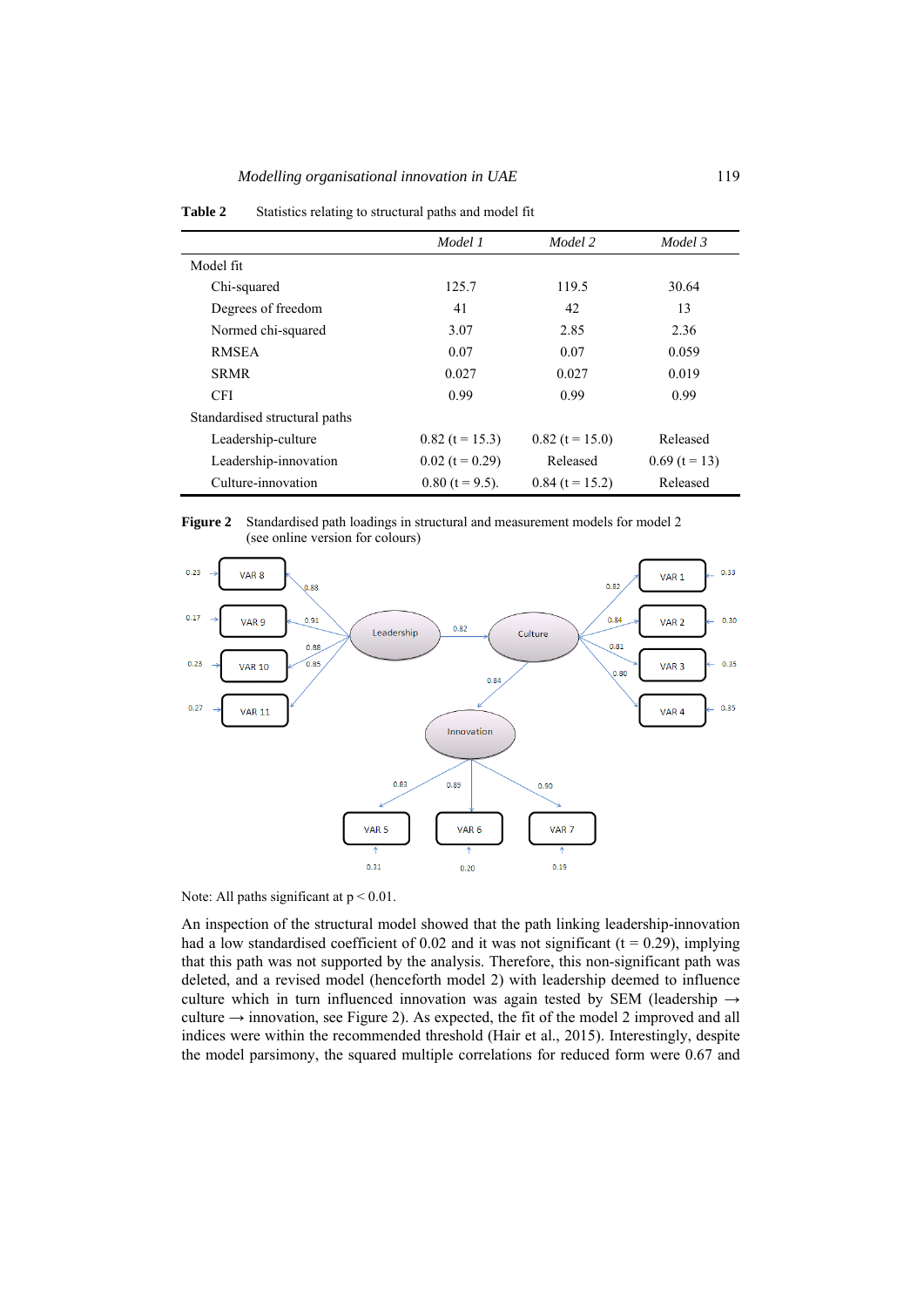0.47 for culture and innovation respectively, implying that 67% of the variance in culture and 47% in innovation were explained by the model.

In order to test for mediation, it was required to estimate the direct effect of leadership on innovation. Therefore, a new model (henceforth model 3) was constructed that proposed a direct linkage between its two constituent latent variables, i.e., leadership  $\rightarrow$  innovation. The fit of this model was good, and it demonstrated that leadership had a significant effect on innovation (see Table 2, model 3). Therefore, since when the variable culture was introduced, leadership did not have a significant effect on innovation (model 1), while leadership had a significant effect on culture, which in turn had a significant effect on innovation (model 2), it may be concluded based on steps recommended by Baron and Kenny (1986), that culture fully mediates the leadership-culture relationship.

### **6 Discussion and implications**

#### *6.1 Implications for theory*

The present study has confirmed hypotheses H2 and H3 while H1 was not supported. leadership was found to have a standardised direct effect of 0.82 ( $p < 0.01$ ) on culture which in turn exerted a standardised effect of 0.84 ( $p < 0.01$ ) on innovation. Further, it was demonstrated that culture fully mediated the effect of leadership on innovation. In other words, in the UAE, leadership did not have a direct effect on innovation when the variable culture was included in the model. This finding is a major contribution of this study, as it stands in sharp contrast with the findings of various other researchers other that demonstrated a positive direct effect of leadership on innovation (e.g., Aarons and Sommerfeld, 2012; Abdullah et al., 2016; Elenkov and Manev, 2005; Gumusluoglu and Ilsev, 2009; Jung et al., 2003). Instead, the present findings are in line with those of the relatively fewer researchers who established that culture fully mediates the leadership-innovation relationship (Sarros et al., 2008; Weng et al., 2015).

The study findings therefore imply that in UAE organisational culture is the variable of prime interest as regards innovation. However, this should reduce the importance of leadership, which has a direct influence on culture leading to an indirect effect on innovation. It is therefore pertinent to analyse the underlying factors that cause organisational culture to fully mediate the leadership-innovation relationship. To this end, it may be useful to go back to the national cultural dimensions. The UAE has high values for Hofstede's cultural variables such as power distance, collectivism, and uncertainty avoidance. We would like to suggest that these national cultural traits could be likely factors explaining the important role of organisational culture in the UAE.

UAE ranks high on the power distance index  $(= 90)$  thus giving an impression that it would be comparatively easier for the leaders to motivate their staff and to facilitate the process of innovation. However, when this is considered in conjunction with the low Individualism index  $(= 25)$ , it becomes evident that leaders cannot work with staff individually to inspire innovation. Instead the leaders need to work with the employees collectively as part of a homogeneous team. A strong collectivist culture would thus hinder the heroic individual efforts of the maverick employee who is absorbed in devoting time doggedly to solve a problem hoping to invent a new product/service or process. Given the recognition of individual 'heroic efforts' in invention (Smith, 2015),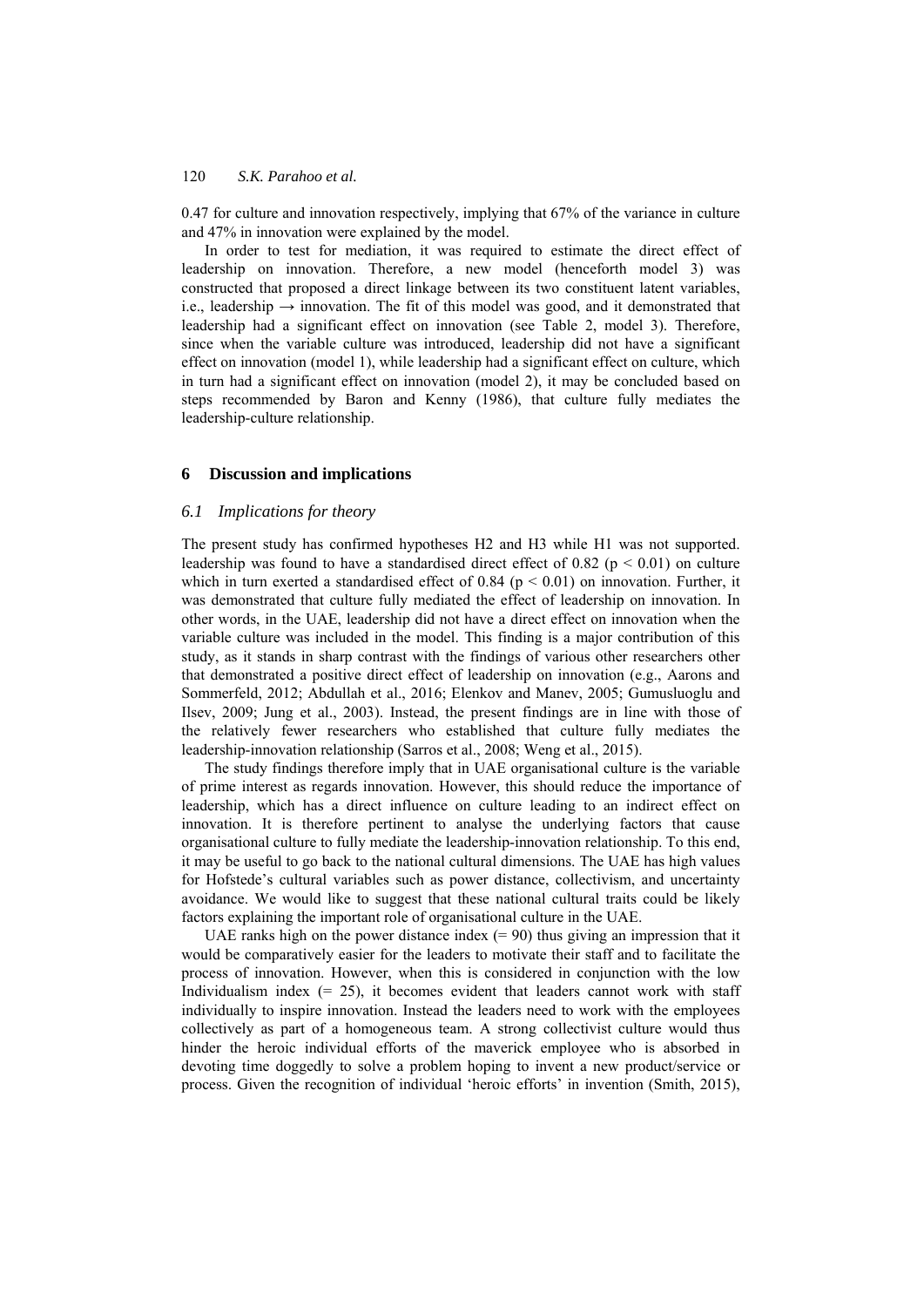one could argue that in a collectivist culture, this behaviour would be seen as reaching for personal glory rather than serving the common good of the whole team or organisation. This would explain our findings whereby organisational culture acts as a mediating variable by forming a facilitating backdrop that encourages employees to embrace change without experiencing the feeling of standing out or behaving differently from other colleagues.

Another variable that would support the identified major role of organisational culture is the high uncertainty avoidance index  $(= 80)$ . Tidd (2001) identified uncertainty as one of the key environmental contingencies that influence management processes for innovation. This provides support to our reasoning that cultures varying on Hofstede's uncertainty avoidance index will approach innovation differently. Organisational innovation is essentially based on employees creatively proposing a better product or service that addresses a customer problem better than the existing solution. This endeavour is known to be fraught with inherent risks and uncertainties (Smith, 2015) so that innovation efforts, however commendable, often do not come to fruition. The innovation process thus requires the stakeholders associated with an innovative idea to intrinsically recognise that the idea they are advocating might incorporate uncertain outcomes. Employees operating in environment of high uncertainty avoidance would tend to avoid risks of failure associated with developing an innovative idea, and instead prefer to tread the known path. Consequently, in order to create a culture of innovation and change, leaders opt to encourage the employees to take a leap of faith within the confines of their comfort zones by creating an innovation-supportive organisational culture.

Another consideration that may partially explain the critical role of organisational culture may be related to the transient nature of expatriate staff in leadership positions. Innovation is a long term continuous process. As UAE is a relatively young nation, its work population has majority of expatriates. It is expected that most of these expatriates will be in the UAE for a short period of time, which does not give them the luxury to lead and impact on the innovation process over an extended time period. These leaders seem therefore to focus on establishing a strong organisational culture that socialises the new entrants through a supportive culture into effectively undertaking innovation.

In conclusion, it can be said that the unique nature of UAE necessitates one to look at the role of leadership in impacting innovation differently. The established Western best practices for fostering innovation may not work effectively in this part of the world due to different national cultural traits and work environment differences, so that the emphasis should instead be on establishing an innovation culture.

## *6.2 Managerial implications*

Mohan et al. (2017) use manager activation theory to argue that the presence of an innovation culture enables a comprehensive exploration of new ideas while reducing the fear of negative evaluation thereby leading to innovation success. The creation and sustenance of an innovation culture is a leader's responsibility. For example, Steiber and Alänge (2013) discuss that employees at Google expected their leaders to facilitate the innovation process; empower, trust and support them in new projects; and decrease any obstacles to innovation. Thus the leadership's creative vision will translate into innovation through the support of an innovation culture. Therefore, organisational leaders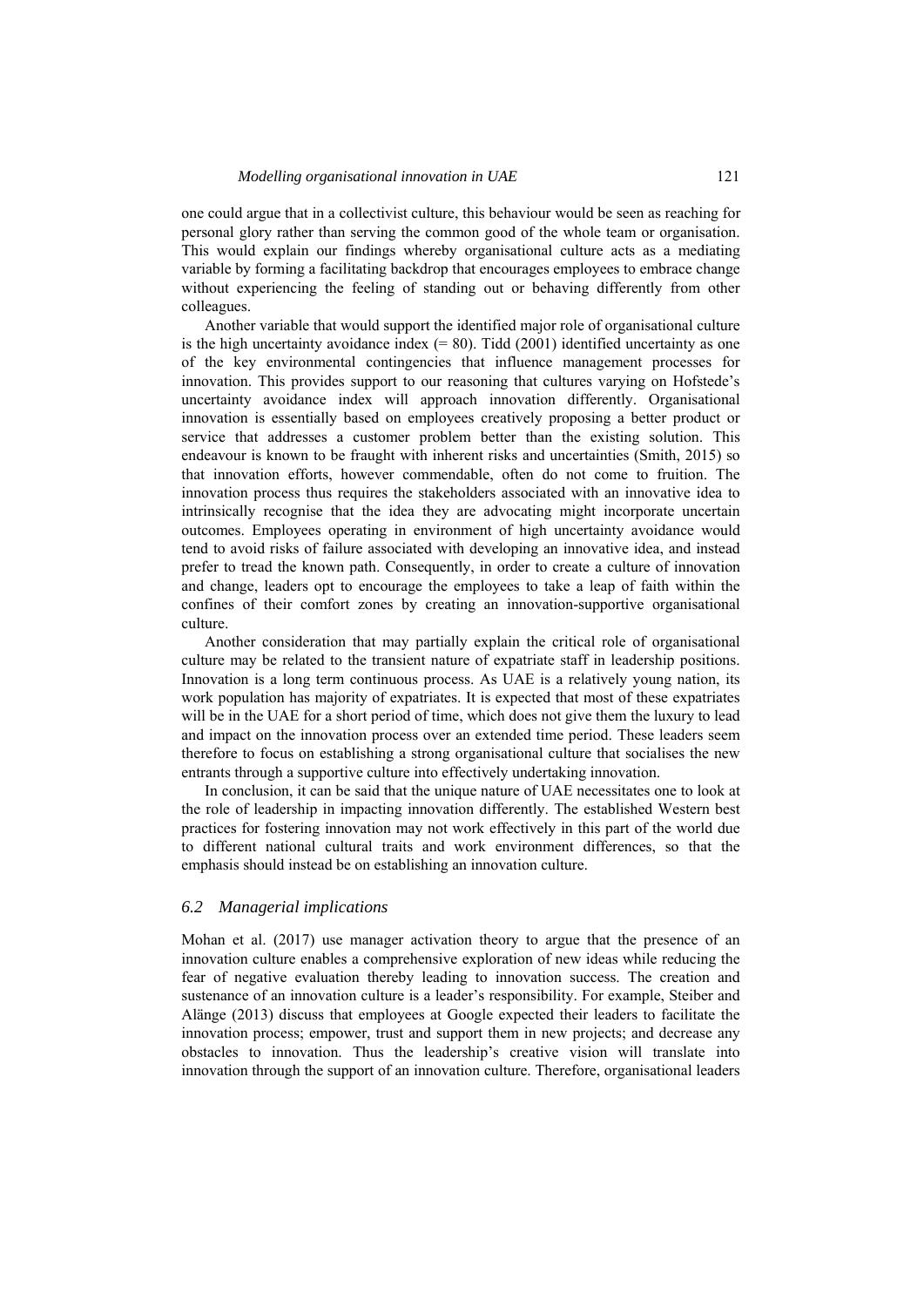in UAE should focus on creating a conducive organisational culture for innovation to occur.

This suggests that for cultures high on Hofstede dimensions of power distance, collectivism, and uncertainty avoidance, the natural equilibrium for leaders in organisations to pursue innovation is to create a strong organisational culture that empowers employees, motivates them and delegates authority to them to make decisions. It would also explain why leadership, in itself, did not have a direct influence on innovation. Instead, when the leader worked through establishing a conducive organisational culture, then innovation would be achieved. In fact, the findings of this study are consistent with research which indicates that vision is a major facet of transformational leadership and is strongly associated with organisational culture (Sarros et al., 2008).

The leadership facets that emerged in the present study dealt with: charisma, professionalism, and vision of leader; continuous mentoring and clarification of objectives by leader, and appreciation of employees' efforts. Similarly, the items constituting the organisational culture scale included delegation to employees, encouragement of collaboration and teamwork among employees, and motivation of employees.

These findings are widely supported by the literature. For example, to create innovation support culture, various scholars have provided useful suggestions e.g., necessity of rewarding innovative behaviour and communicating this fact to employees (Mumford and Gustafson, 1988), thereby promoting a positive team climate. Similarly, the degree to which organisational members willingly share information is believed to have an effect on innovation, while the structures and processes that help the flow of information can in turn enhance innovation (Carneiro, 2000).

In their review of innovation literature, Folkestad and Gonzalez (2010) identified teamwork as a component of innovation related activities, similarly Shafie et al. (2014) proposed that organisations with characteristics such as trust, information sharing, and working closely with others demonstrate innovative behaviour. In this regard, organisations in UAE may benchmark on successful local initiatives that focus on creating innovation conducive cultures aligned with the national innovation strategy. As an illustration, organisations such as DEWA or RTA, have respectively set up an innovation lab and a portal for employees to submit innovative ideas. These ideas/insights are then collectively leveraged to launch new products/services or processes. These approaches should therefore be maintained and reinforced by organisational leaders and the effect would support enhanced innovation.

Trung et al. (2014) found that companies require leaders owning transformational characteristics, motivation and ability of building organisational culture to generate organisational innovation. This approach is supported by the present findings as well. Therefore, training workshops in leadership as well as team building workshops on the theme of organisational culture is recommended.

## **7 Limitations and future directions**

Although care has been taken to select validated measures from literature that reflect the domain of the study constructs, the current study has, for practical purposes adopted concise scales to measure the different items. It is recognised that this may not quite do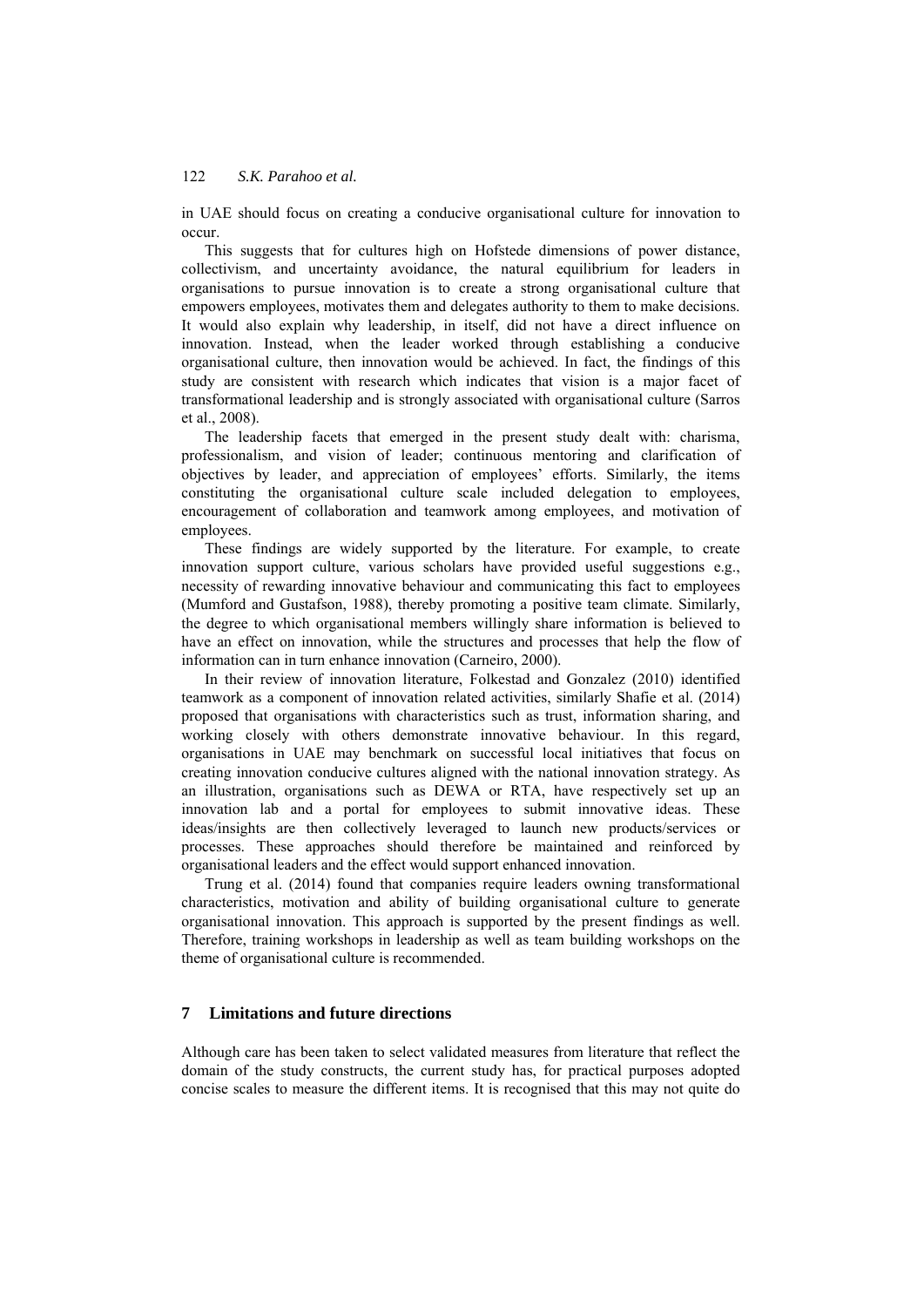justice to the multi-dimensional structure of the transformational leadership and innovation culture constructs. The study also focused on the UAE, and although Gulf countries share similar national cultural traits, extending the findings to other Gulf countries needs to be undertaken with caution. Hence, it is recommended that qualitative research be undertaken within the Gulf region countries to investigate deeper the facets of organisational culture that would drive innovation, and the unearthed innovation culture dimensions may then be statistically confirmed by a quantitative study.

#### **References**

- Aarons, G.A. and Sommerfeld, D.H. (2012) 'Leadership, innovation climate, and attitudes toward evidence-based practice during a state wide implementation', *Journal of the American Academy of Child & Adolescent Psychiatry*, Vol. 51, No. 4, pp.423–431.
- Abdullah, N.H., Hamid, N.A., Shamsuddin, A. and Wahab, E. (2016) 'Exploring the relationships among transformational leadership, organizational culture, and product innovation using PLS-SEM', *Proceedings of the 1st AAGBS International Conference on Business Management 2014 (AiCoBM 2014)*, Springer, pp.151–160.
- Al-Husseini, S. and Elbeltagi, I. (2016) 'Transformational leadership and innovation: a comparison study between Iraq's public and private higher education', *Studies in Higher Education*, Vol. 41, No. 1, pp.159–181.
- Al-Husseini, S., Elbeltagi, I. and Dosa, T. (2013) 'The effect of transformational leadership on product and process innovation in higher education: an empirical study in Iraq', *Proceedings of the International Conference on Intellectual Capital, Knowledge Management & Organizational Learning*, pp.1–10.
- Anderson, N., Potočnik, K. and Zhou, J. (2014) 'Innovation and creativity in organizations: a stateof-the-science review, prospective commentary, and guiding framework', *Journal of Management*, Vol. 40, No. 5, pp.1297–1333, doi:10.1177/0149206314527128.
- Avolio, B.J., Waldman, D.A. and Yammarino, F.J. (1991) 'Leading in the 1990s: the four I's of transformational leadership', *Journal of European Industrial Training*, Vol. 15, No. 4.
- Baron, R.M. and Kenny, D.A. (1986) 'The moderator-mediator variable distinction in social psychological research: conceptual, strategic, and statistical considerations', *Journal of Personality and Social Psychology*, Vol. 51, p.1173.
- Bass, B.M. (1997) 'Does the transactional–transformational leadership paradigm transcend organizational and national boundaries?', *American Psychologist*, Vol. 52, No. 2, p.130.
- Bharadwaj, S. and Menon, A. (2000) 'Making innovation happen in organizations: individual creativity mechanisms, organizational creativity mechanisms or both?', *Journal of Product Innovation Management*, Vol. 17, No. 6, pp.424–434.
- Blunt, P. and Jones, M.L. (1997.) 'Exploring the limits of Western leadership theory in East Asia and Africa', *Personnel Review*, Vol. 26, Nos. 1/2, pp.6–23.
- Brislin, R.W. (1970) 'Back-translation for cross-cultural research', *Journal of Cross-Cultural Psychology*, Vol. 1, No. 3, pp.185–216.
- Bryant, S.E. (2003) 'The role of transformational and transactional leadership in creating, sharing and exploiting organizational knowledge', *Journal of Leadership & Organizational Studies*, Vol. 9, No. 4, pp.32–44.
- Burns, J.M.G. (1978) *Leadership*, Harper & Row.
- Büschgens, T., Bausch, A. and Balkin, D.B. (2013) 'Organizational culture and innovation: a metaanalytic review', *Journal of Product Innovation Management*, Vol. 30, No. 4, pp.763–781.
- Carneiro, A. (2000) 'How does knowledge management influence innovation and competitiveness?', *Journal of Knowledge Management*, Vol. 4, No. 2, pp.87–98.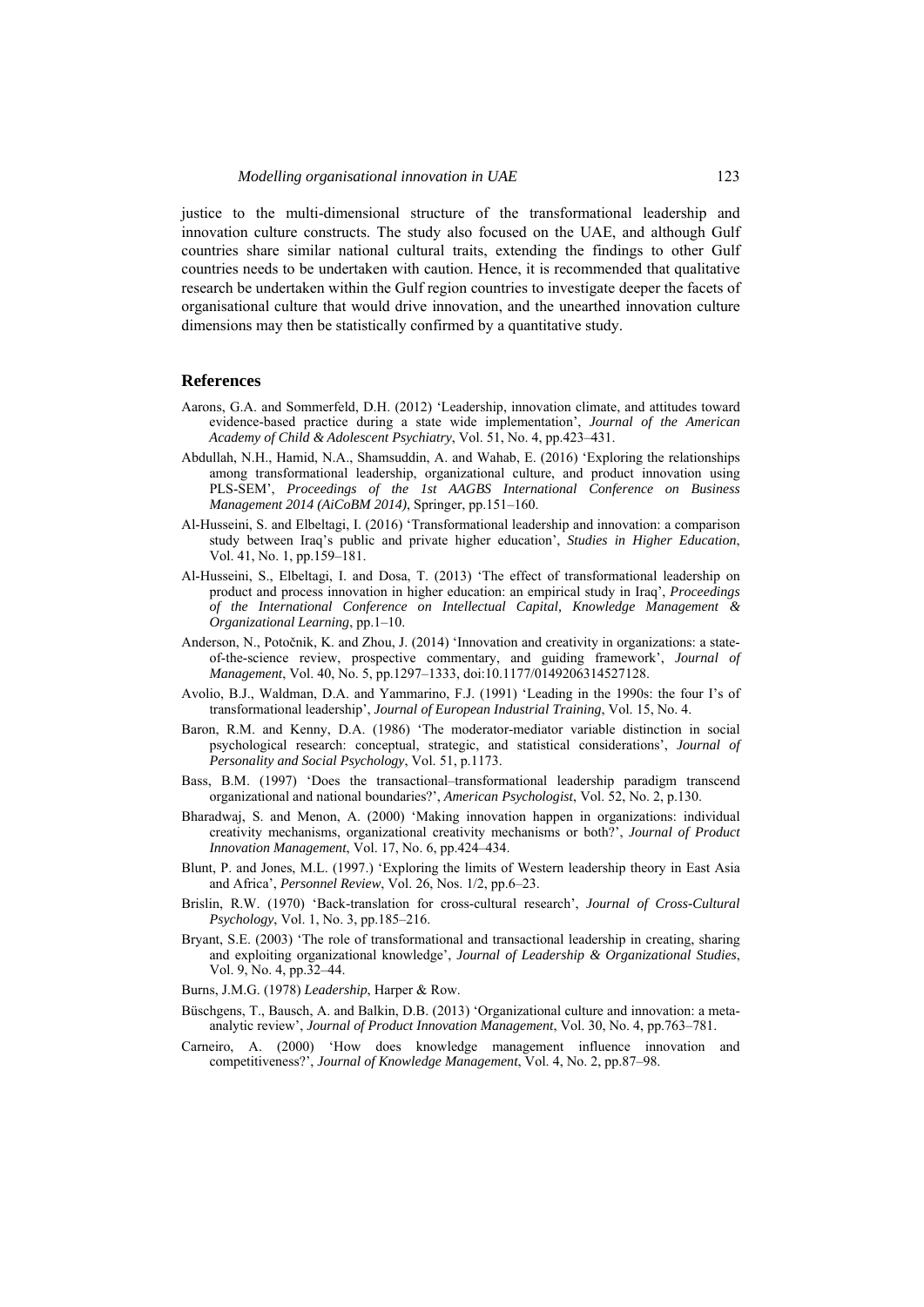- De Jong, J.P. and Den Hartog, D.N. (2007) 'How leaders influence employees' innovative behaviour', *European Journal of Innovation Management*, Vol. 10, No. 1, pp.41–64.
- Den Hartog, D.N., House, R.J., Hanges, P.J., Ruiz-Quintanilla, S.A. and Dorfman, P.W. (1999) 'Culture specific and cross-culturally generalizable implicit leadership theories: are attributes of charismatic/transformational leadership universally endorsed?', *The Leadership Quarterly*, Vol. 10, No. 2, pp.219–256.
- Denti, L. and Hemlin, S. (2012) 'Leadership and innovation in organizations:: a systematic review of factors that mediate or moderate the relationship', *International Journal of Innovation Management*, Vol. 16, No. 3, 1240007-1-1240007-20.
- Dobni, C.B. (2008) 'Measuring innovation culture in organizations: the development of a generalized innovation culture construct using exploratory factor analysis', *European Journal of Innovation Management*, Vol. 11, No. 4, pp.539–559.
- Elenkov, D.S. and Manev, I.M. (2005) 'Top management leadership and influence on innovation: the role of sociocultural context', *Journal of Management*, Vol. 31, No. 3, pp.381–402.
- Ergeneli, A., Gohar, R. and Temirbekova, Z. (2007) 'Transformational leadership: its relationship to culture value dimensions', *International Journal of Intercultural Relations*, Vol. 31, No. 6, pp.703–724.
- Folkestad, J. and Gonzalez, R. (2010) 'Teamwork for innovation: a content analysis of the highly read and highly cited literature on innovation', *Advances in Developing Human Resources*, Vol. 12, No. 1, pp.115–136.
- García-Morales, V.J., Jiménez-Barrionuevo, M.M. and Gutiérrez-Gutiérrez, L. (2012) 'Transformational leadership influence on organizational performance through organizational learning and innovation', *Journal of Business Research*, Vol. 65, No. 7, pp.1040–1050.
- Gardner, W.L. and Avolio, B.J. (1998) 'The charismatic relationship: a dramaturgical perspective', *Academy of Management Review*, Vol. 23, No. 1, pp.32–58.
- Gumusluoglu, L. and Ilsev, A. (2009) 'Transformational leadership, creativity, and organizational innovation', *Journal of Business Research*, Vol. 62, No. 4, pp.461–473.
- Hair Jr., J.F., Wolfinbarger, M., Money, A.H., Samouel, P. and Page, M.J. (2015) *Essentials of Business Research Methods*, Routledge.
- Hair, J.F., Black, W.C., Babin, B.J., Anderson, R.E. and Tatham, R. (2010) *Multivariate Data Analysis*, 7th Eds., Pearson, NY.
- Hartnell, C.A., Ou, A.Y. and Kinicki, A. (2011) 'Organizational culture and organizational effectiveness: a meta-analytic investigation of the competing values framework's theoretical suppositions', *Journal of Applied Psychology*, Vol. 96, No. 4, p.677.
- Hogan, S.J. and Coote, L.V. (2014) 'Organizational culture, innovation, and performance: a test of Schein's model', *Journal of Business Research*, Vol. 67, No. 8, pp.1609–1621.
- House, R.J., Hanges, P.J., Javidan, M., Dorfman, P.W. and Gupta, V. (2004) *Culture, Leadership, and Organizations: The GLOBE Study of 62 Societies*, SAGE Publications.
- Howell, J.M. and Avolio, B.J. (1993) 'Transformational leadership, transactional leadership, locus of control, and support for innovation: key predictors of consolidated-business-unit performance', *Journal of Applied Psychology*, Vol. 78, No. 6, p.891.
- Jung, D.D., Wu, A. and Chow, C.W. (2008) 'Towards understanding the direct and indirect effects of CEOs' transformational leadership on firm innovation', *The Leadership Quarterly*, Vol. 19, No. 5, pp.582–594.
- Jung, D.I., Chow, C. and Wu, A. (2003) 'The role of transformational leadership in enhancing organizational innovation: hypotheses and some preliminary findings', *The Leadership Quarterly*, Vol. 14, No. 4, pp.525–544.
- Khalili, A. (2016) 'Linking transformational leadership, creativity, innovation, and innovationsupportive climate', *Management Decision*, Vol. 54, No. 9, pp.2277–2293, doi:10.1108/MD-03-2016-0196.
- Lumpkin, G.T. and DESS, G.G. (1996) 'Clarifying the entrepreneurial orientation construct and linking it to performance', *Academy of Management Review*, Vol. 21, No. 1, pp.135–172.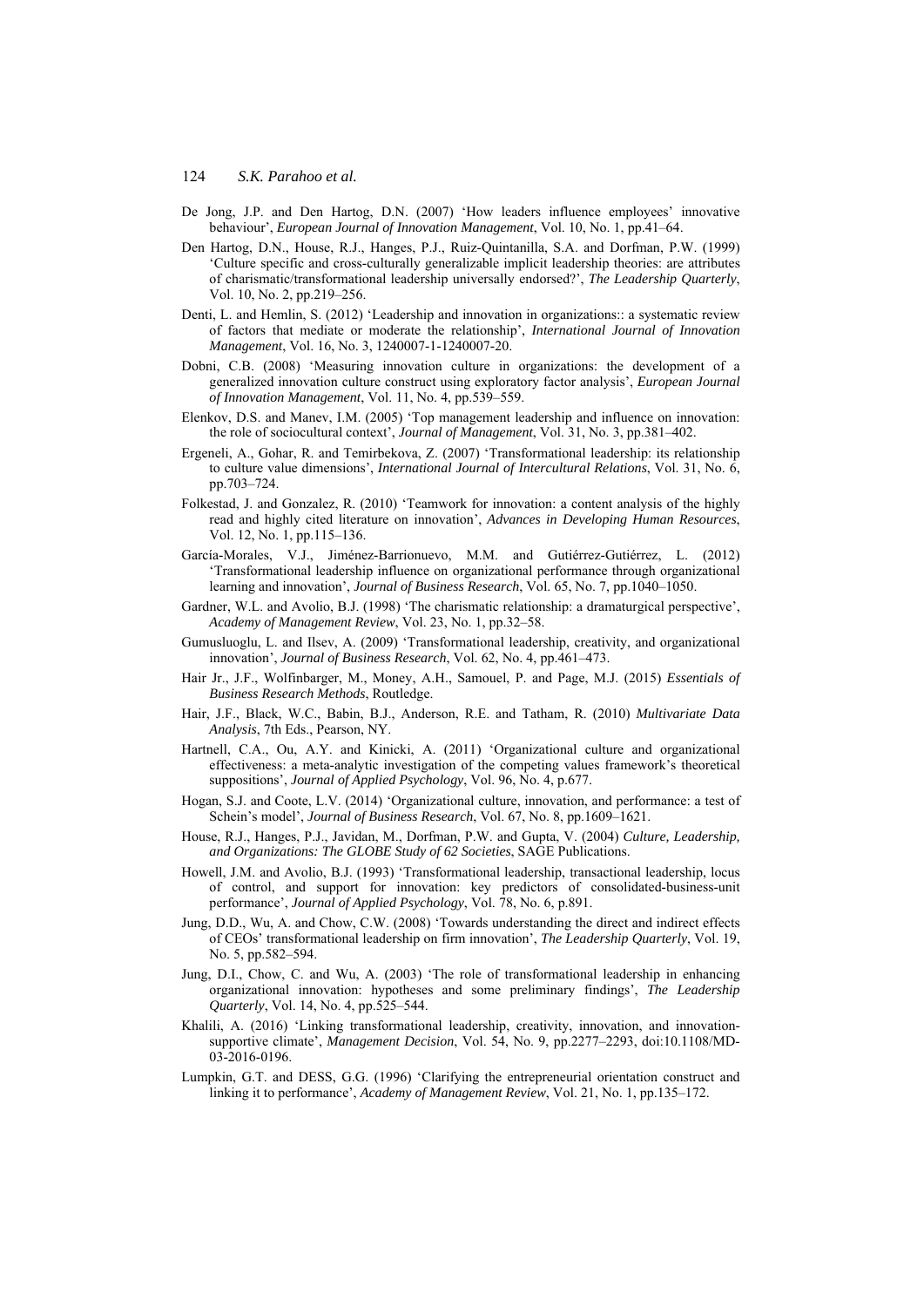- Martins, E. and Terblanche, F. (2003) 'Building organisational culture that stimulates creativity and innovation', *European Journal of Innovation Management*, Vol. 6, No. 1, pp.64–74.
- Matzler, K., Schwarz, E., Deutinger, N. and Harms, R. (2008) 'The relationship between transformational leadership, product innovation and performance in SMEs', *Journal of Small Business & Entrepreneurship*, Vol. 21, No. 2, pp.139–151.
- Mohan, M., Voss, K.E. and Jiménez, F.R. (2017) 'Managerial disposition and front-end innovation success', *Journal of Business Research*, Vol. 70, pp.193–201.
- Mokhber, M., Wan Ismail, W.K.B. and Vakilbashi, A. (2015) 'Effect of transformational leadership and its components on organizational innovation', *Iranian Journal of Management Studies*, Vol. 8, No. 2, pp.221–241.
- Mumford, M.D. and Gustafson, S.B. (1988) 'Creativity syndrome: integration, application, and innovation. *Psychological Bulletin*, Vol. 103, No. 1, p.27.
- Naranjo Valencia, J.C., Sanz Valle, R. and Jiménez Jiménez, D. (2010) 'Organizational culture as determinant of product innovation', *European Journal of Innovation Management*, Vol. 13, No. 4, pp.466–480.
- Noruzy, A., Dalfard, V.M., Azhdari, B., Nazari-Shirkouhi, S. and Rezazadeh, A. (2013) 'Relations between transformational leadership, organizational learning, knowledge management, organizational innovation, and organizational performance: an empirical investigation of manufacturing firms', *The International Journal of Advanced Manufacturing Technology*, Vol. 64, Nos. 5–8, pp.1073–1085.
- Paulsen, N., Callan, V.J., Ayoko, O. and Saunders, D. (2013) 'Transformational leadership and innovation in an R&D organization experiencing major change', *Journal of Organizational Change Management*, Vol. 26, No. 3, pp.595–610.
- Podsakoff, P.M., Mackenzie, S.B., Moorman, R.H. and Fetter, R. (1990) 'Transformational leader behaviors and their effects on followers' trust in leader, satisfaction, and organizational citizenship behaviors', *The Leadership Quarterly*, Vol. 1, No. 2, pp.107–142.
- Samad, S. (2012) 'The influence of innovation and transformational leadership on organizational performance', *Procedia-Social and Behavioral Sciences*, Vol. 57, pp.486–493.
- Sarros, J.C., Cooper, B.K. and Santora, J.C. (2008) 'Building a climate for innovation through transformational leadership and organizational culture', *Journal of Leadership & Organizational Studies*, Vol. 15, No. 2, pp.145–158, doi:10.1177/1548051808324100.
- Schein, E.H. (2006) *Organizational Culture and Leadership*, Vol. 356, John Wiley & Sons.
- Scott, S.G. and Bruce, R.A. (1994) 'Determinants of innovative behavior: a path model of individual innovation in the workplace', *Academy of Management Journal*, Vol. 37, No. 3, pp.580–607.
- Shafie, S.B., Siti-Nabiha, A.K. and Cheng Ling, T. (2014) 'Organizational culture, transformational leadership and product innovation: a conceptual review', *International Journal of Organizational Innovation*, Vol. 7, pp.30–43.
- Sinclair, K. (2014,) *Emiratis can earn more in the Private Sector, Says UAE Recruitment Expert*, 7 January, The National, UAE [online] http://www.thenational.ae/uae (accessed 12 September 2016).
- Škerlavaj, M., Song, J.H. and Lee, Y. (2010) 'Organizational learning culture, innovative culture and innovations in South Korean firms', *Expert Systems with Applications*, Vol. 37, No. 9, pp.6390–6403.
- Smith, D. (2015) *Exploring Innovation*, McGraw-Hill Higher Education.
- Steiber, A. and Alänge, S. (2013) 'A corporate system for continuous innovation: the case of Google Inc', *European Journal of Innovation Management*, Vol. 16, No. 2, pp.243–264.
- Tidd, J. (2001) 'Innovation management in context: environment, organization and performance', *International Journal of Management Reviews*, Vol. 3, No. 3.
- Trung, N.N., Nghi, P.T., Soldier, L.L., Hoi, T.V. and KIM, W.J. (2014) 'Leadership, resource and organisational innovation: findings from state and non-state enterprises', *International Journal of Innovation Management*, Vol. 18, No. 5, pp.1450034–